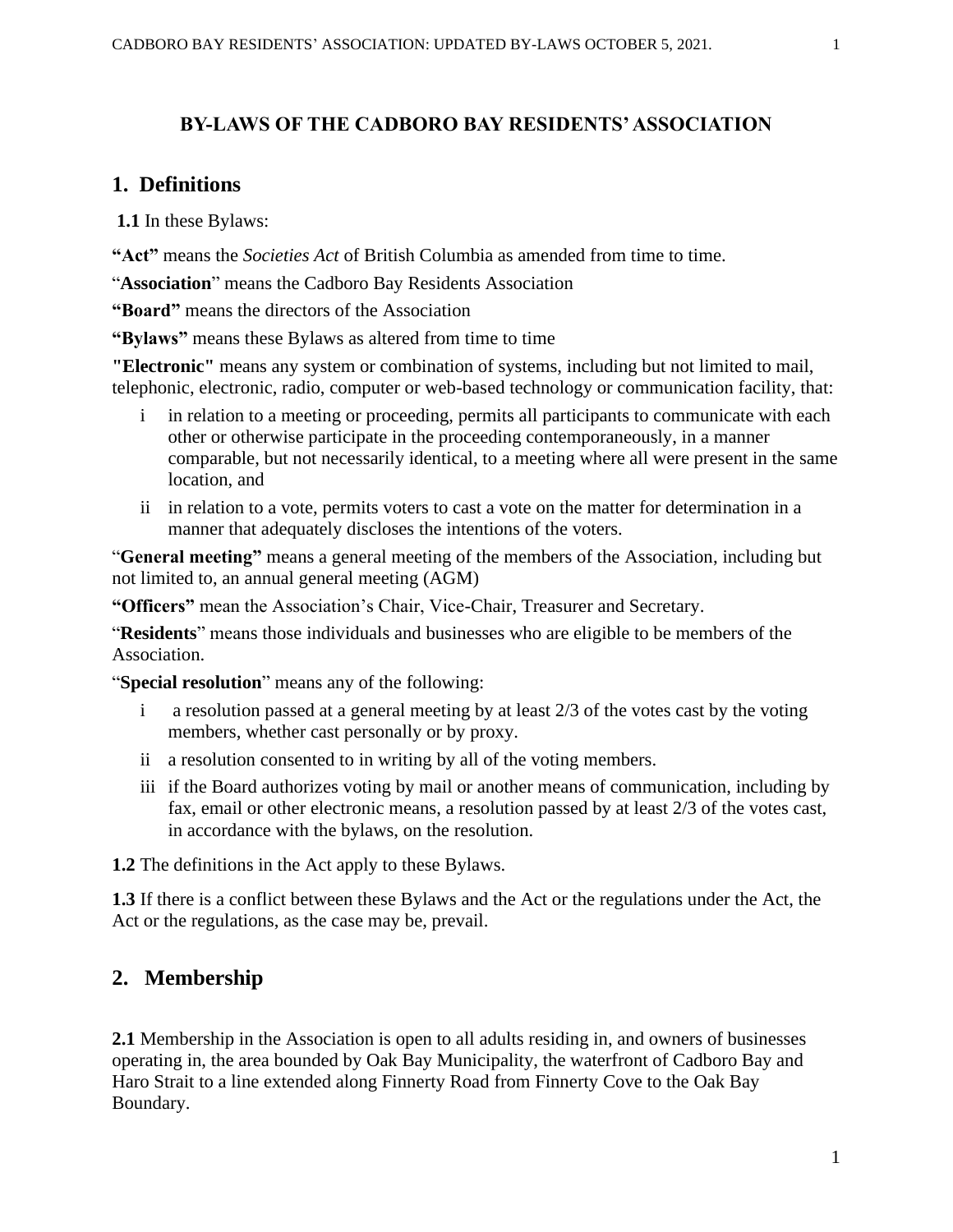**2.2** The members of the Association shall be those eligible persons who have signified their acceptance of the Constitution and By-laws of the Association by paying the current year's membership fee, the current year being the fiscal period from May 1st to April 30<sup>th.</sup>

**2.3** A person eligible for membership is entitled to vote or stand for election at any General Meeting of the Association provided that their membership fee for the current year has been paid in advance of the meeting.

**2.4** No member of the Association shall be liable, as an individual, for any bills or liabilities of the Association.

**2.5** A member present at a meeting of members is entitled to one vote.

**2.6** A person shall cease to be a member of the Association:

- i by delivering one's resignation in writing or email to the Membership List director or Chair or by mailing or delivering it to the address of the Association, or
- ii on being expelled.

**2.7** A member may be expelled by a special resolution of the members passed at a general meeting:

- i The notice of special resolution for expulsion shall be accompanied by a brief statement of the reason or reasons for the proposed expulsion.
- ii The person who is the subject of the proposed resolution for expulsion shall be given a reasonable opportunity to be heard at the general meeting before the special resolution is put to a vote.

# **3 Meetings of Members ("general meetings") including AGM**

**3.1** An Annual General Meeting (AGM) shall be held each calendar year unless deferral is permitted by the Registrar. The time, place and manner will be determined by the Board subject to the provisions of the Societies Act.

- **3.2** The Board may call other general meetings at its discretion and shall be required to call one if petitioned to do so by at least 10% of members who follow the procedures laid out in the Societies Act.
- **3.3** A general meeting of the Association can take formal action on only those items listed in the notice calling the meeting.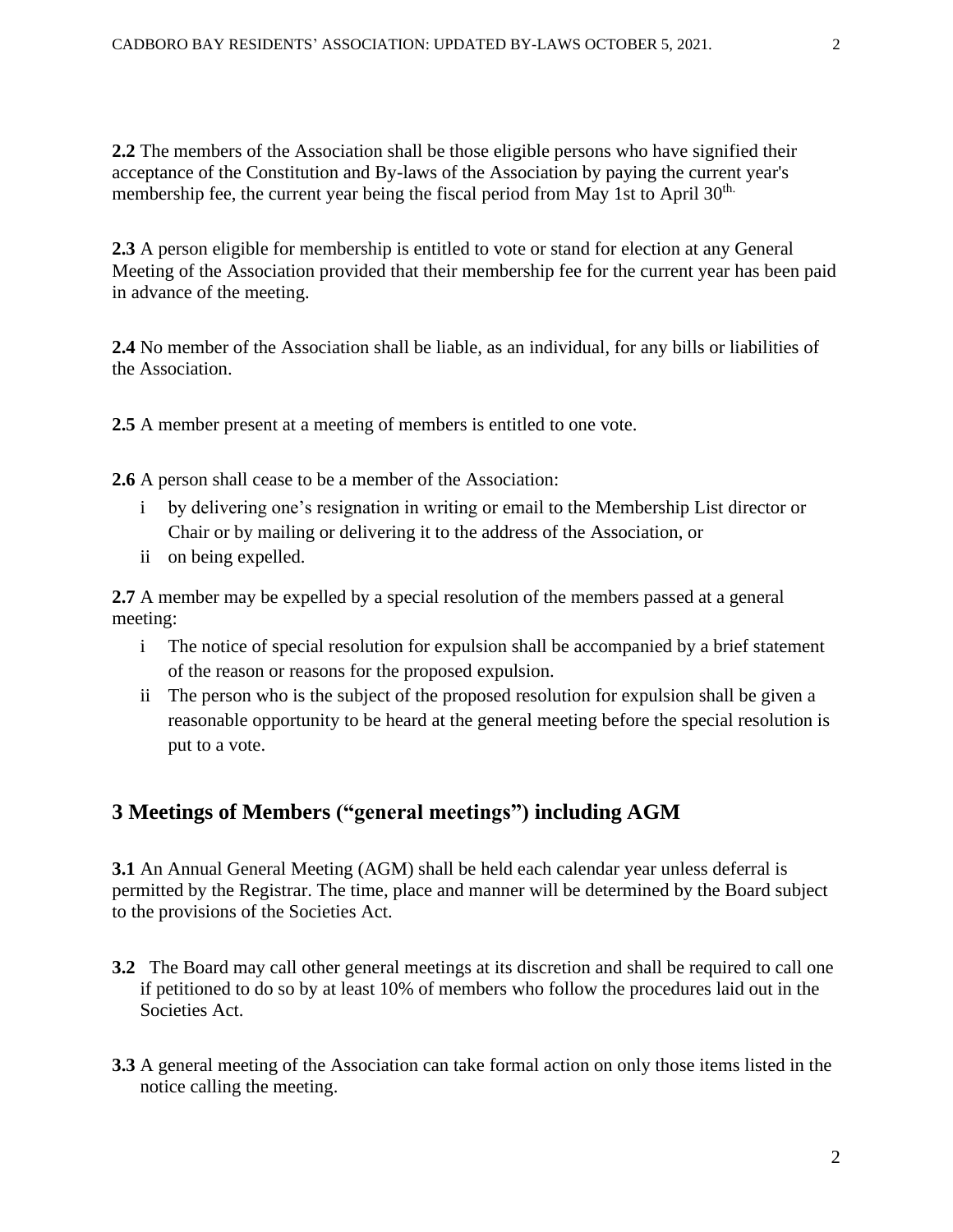- **3.4** The Association, through its directors, may sponsor a Public Meeting, either alone or jointly, but any vote taken at such a meeting shall not be reported as a formal vote of the Association.
- **3.5** Notice of Annual General Meeting (AGM) and of other general meetings
	- i A notice stating the time and place for the meeting and giving a list of the business to be transacted shall be distributed at least fourteen (14) days and not more than sixty (60) days before the meeting to every member of the Association.
	- ii The AGM notice shall include an invitation for any member to stand for election to the Board.
	- iii The Board may determine, in its discretion, to hold any general meetings in whole or in part by Electronic Means, so as to allow some or all members to participate in the meeting. remotely. If a general meeting is an electronic meeting, the notices under this section must also contain instructions for attending and participating in the meeting by telephone or other communications medium, including, if applicable, instructions for voting at the meeting.
	- iv The accidental omission to send notice of a general meeting to a member, or the nonreceipt of notice by a member, does not invalidate any proceedings at the meeting.
	- v Notice of a general meeting must include the text of any special resolution or eligible member proposal to be submitted to the meeting.
	- vi A notice of a general meeting must state the nature of any business, other than ordinary business, to be transacted at the meeting in sufficient detail to permit a member receiving the notice to form a reasoned judgment concerning that business.

#### **3.6** Chair of general meeting

All general meetings of the Association shall be chaired by the Chair of the Association, the Vice-Chair in the absence of the Chair or in the absence or unavailability of both, a director chosen by the directors present.

#### **3.7** Quorum required

Business, other than the election of the chair of the meeting and the adjournment or termination of the meeting, must not be transacted at a general meeting unless a quorum of voting members is present. A quorum is least 10% or 5 of the members, whichever is greater. Absence or loss of a quorum will be addressed in accordance with the procedures in the *Societies Act*.

**3.8** The order of business at a general meeting including an AGM is as follows:

- (a) elect an individual to chair the meeting, if necessary.
- (b) determine that there is a quorum.
- (c) approve the agenda.
- (d) approve the minutes from the last general meeting.
- (e) deal with unfinished business from the last general meeting.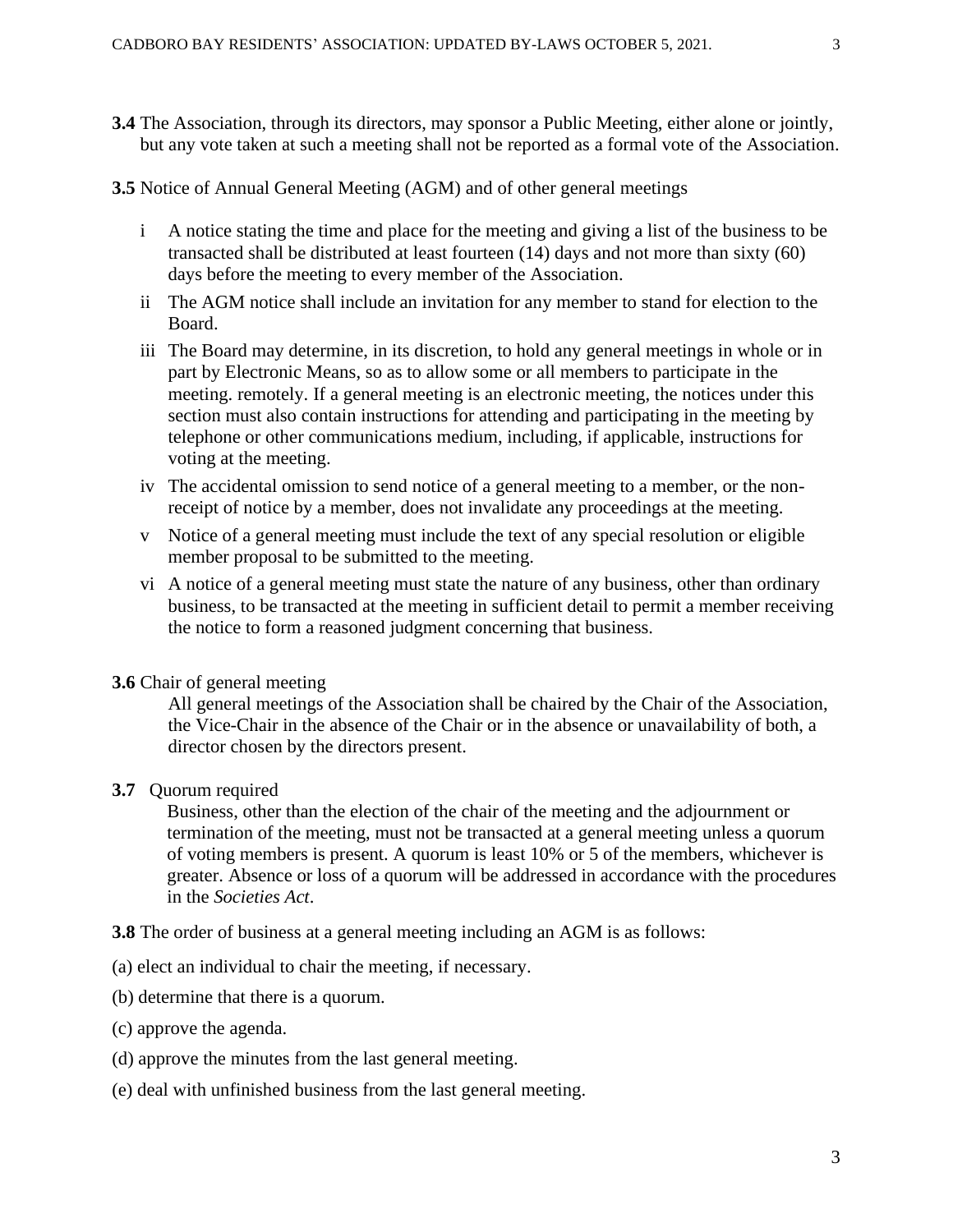### (f) **if the meeting is an annual general meeting (AGM),**

(i) receive the directors' report on the financial statements of the Society for the previous fiscal year, and the auditor's report, if any, on those statements,

(ii) receive any other reports of directors' activities and decisions since the previous annual general meeting,

(iii) elect or appoint directors, and

(iv) appoint an auditor, if any.

(g) deal with new business, including any matters about which notice has been given to the members in the notice of meeting.

(h) terminate the meeting.

#### **3.9** Voting

- i Proxy voting is not permitted.
- ii The election of Board members shall be conducted by secret ballot. Voting on other business is by show of voting card or other method that adequately discloses the intention of the voting members. An exception is that if, before or after such a vote, 2 or more voting members or the chair of the meeting request a secret ballot, voting must be by a secret ballot.
- iii Every member entitled to vote shall have a single vote on each question put to the meeting, except that the chair shall vote only to break a tied vote.
- iv The Board may authorize voting by mail, fax or electronic means of communication as long as secret ballot requirements are maintained where applicable
- v A matter to be decided at a general meeting must be decided by ordinary resolution (simple majority) unless the matter is required by the Act or these Bylaws to be decided by special resolution or by another resolution having a higher voting threshold than the threshold for an ordinary resolution

# **4. Board of Directors**

**4.1** Election of directors: A minimum of five (5) and a maximum of eleven (11) members shall be elected at each Annual General Meeting as a board of directors to manage the affairs of the Association until the next such Annual General meeting, when they shall automatically retire but will remain eligible for re-election. No person may serve as a director who does not, before such service, sign and undertake to comply with the Code of Conduct for Directors as established by the Board.

**4.2** The immediate Past Chair shall serve as an *ex-officio* member of the Board of Directors for a period of one year.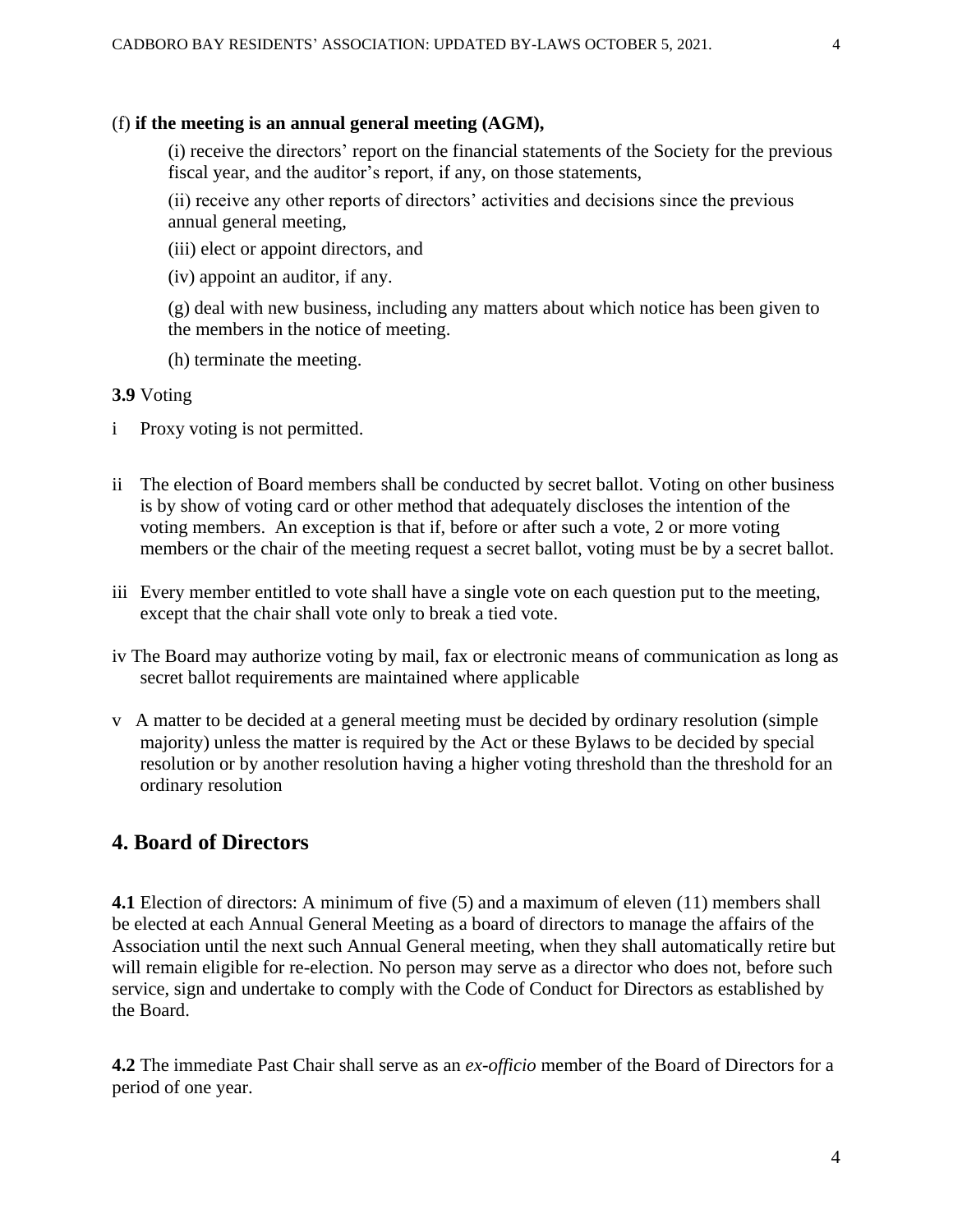#### **4.3** Election of Officers and key positions:

- i Board members shall meet immediately after the Annual General Meeting and, by majority vote of the Board members present, elect a Chair, Vice Chair, Secretary and Treasurer to serve as officers of the Association for the upcoming year.
- II Not later than one month following the Annual General Meeting and by majority vote, the Board shall assign responsibility for key positions, including but not limited to, a Webmaster and a Membership List director. The Membership List director is responsible for maintaining an up-to-date and accurate membership list in co-ordination with the Treasurer and other directors who recruit or collect fees from members.

#### **4.4** Term Limits

- i No person may be elected or nominated to serve more than five (5) consecutive terms on the Board. In this section, "term" means the period from an annual general meeting to the next following annual general meeting. For purposes of this section, service on the Board for a portion of a term is deemed to be service for that full term and to be consecutive to any previous or following term of service.
- ii A director who has reached the end of their term limit may not rejoin the Board until at least one year has passed from the end of their deemed term of service.

### **4.5** Attendance

A Board director who does not attend three (3) consecutive regular monthly meetings of the Board will be deemed to have resigned and will thereby cease to be a director.

#### **4.6** Removal of a Director

The members of the Association may, by special resolution, remove a director or officer before the expiration of their term in office. The notice of special resolution for removal shall be accompanied by a brief statement of the reason(s) for the proposed removal. The person who is the subject of the proposed removal shall be given an opportunity to be heard in person or by agent at the general meeting before the special resolution is put to a vote.

### **4.7** Casual Vacancies on the Board.

i The Board may, by majority vote, appoint a member of the Association as a director to fill a vacancy that arises on the Board as a result of the removal, resignation, death or incapacity of a director. Members may apply or be nominated, following a process determined by the Board.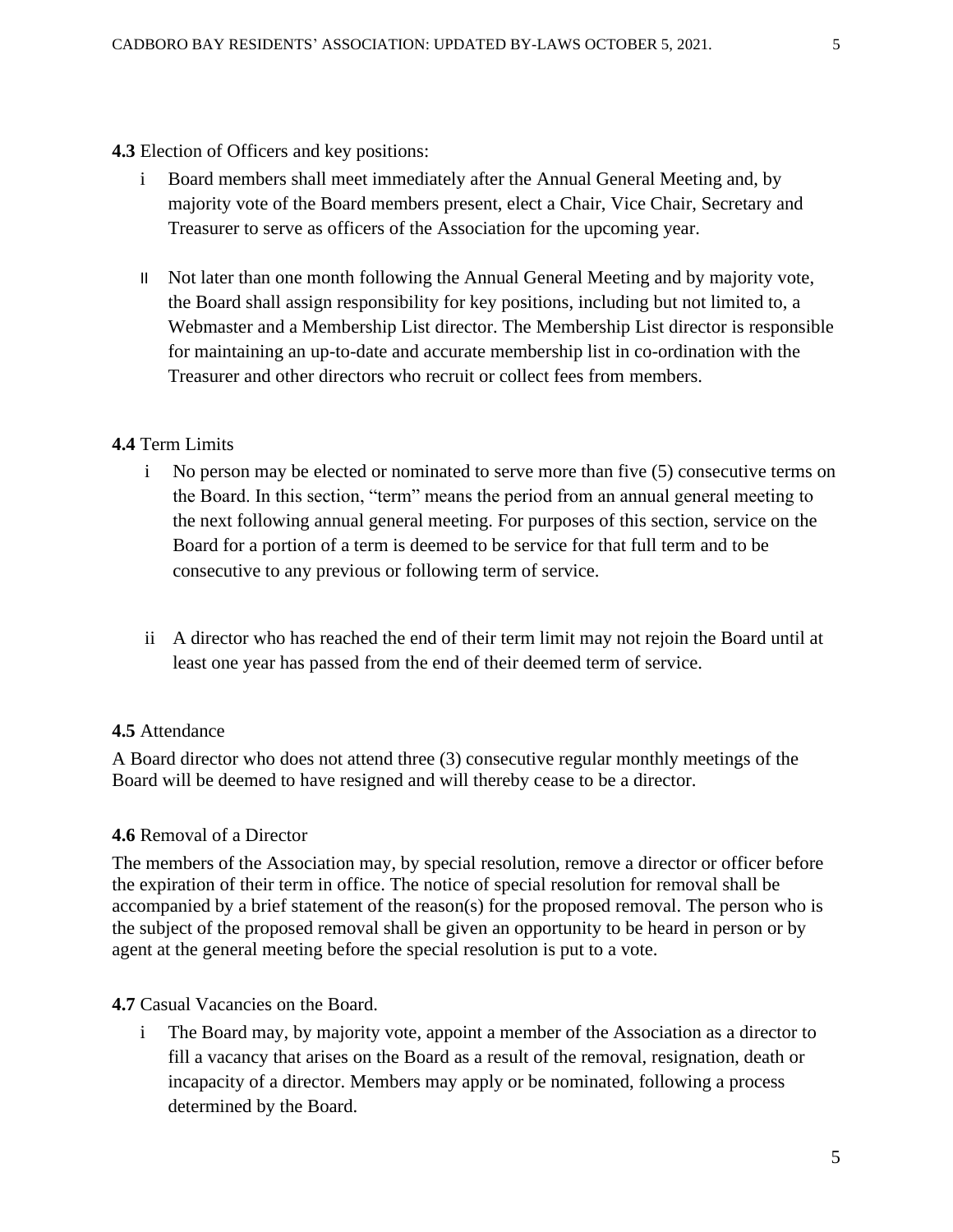ii A director appointed by the Board to fill a vacancy ceases to be a director at the end of the unexpired portion of the term of office of the individual whose departure from office created the vacancy.

**4.8** No director shall be remunerated for being or acting as a director. Board policy may allow the reimbursement of reasonable receipted expenses incurred by directors when performing approved duties for the benefit of the Association.

## **5. Committees of the Board**

**5.1** The Chair and Board may set up committees to assist in the work of the Association. Every committee shall be chaired by a director, will report to the Board, will exercise no independent, decision-making power in relation to the Association and will defer to decisions made by the Board as a whole. The terms of reference, members and chair of a committee shall be approved by the Chair and Board. No one may serve on a committee who does not, before such service, sign and undertake to comply with the Code of Conduct for Committee Members.

**5.2** Standing Committees shall have only directors as members except where the Board agrees that additional expertise is required. Standing Committees may include but are not limited to:

- i A Membership Committee which focuses on ways to encourage residents to become Association members and volunteers.
- ii A Governance Committee which assists the Board with such matters as the orientation of new directors, exit interviews, the nomination process, disciplinary issues, and the regular updating of bylaws and policies.
- iii A Communications Committee which ensures that residents are provided with timely and accurate information relevant to the purposes of the Association including the activities of the Board and community feedback.

**5.3** Ad Hoc Committees may include members who are not directors other than the Committee chair. The continuing need for any Ad hoc Committee will be reviewed by the Board at least every 2 years.

# **6 Directors' Meetings**

**6.1** All meetings of the Board shall be chaired by the Association Chair, the Vice- Chair in the absence of the Chair, or, in the absence of both, a director chosen by the directors present.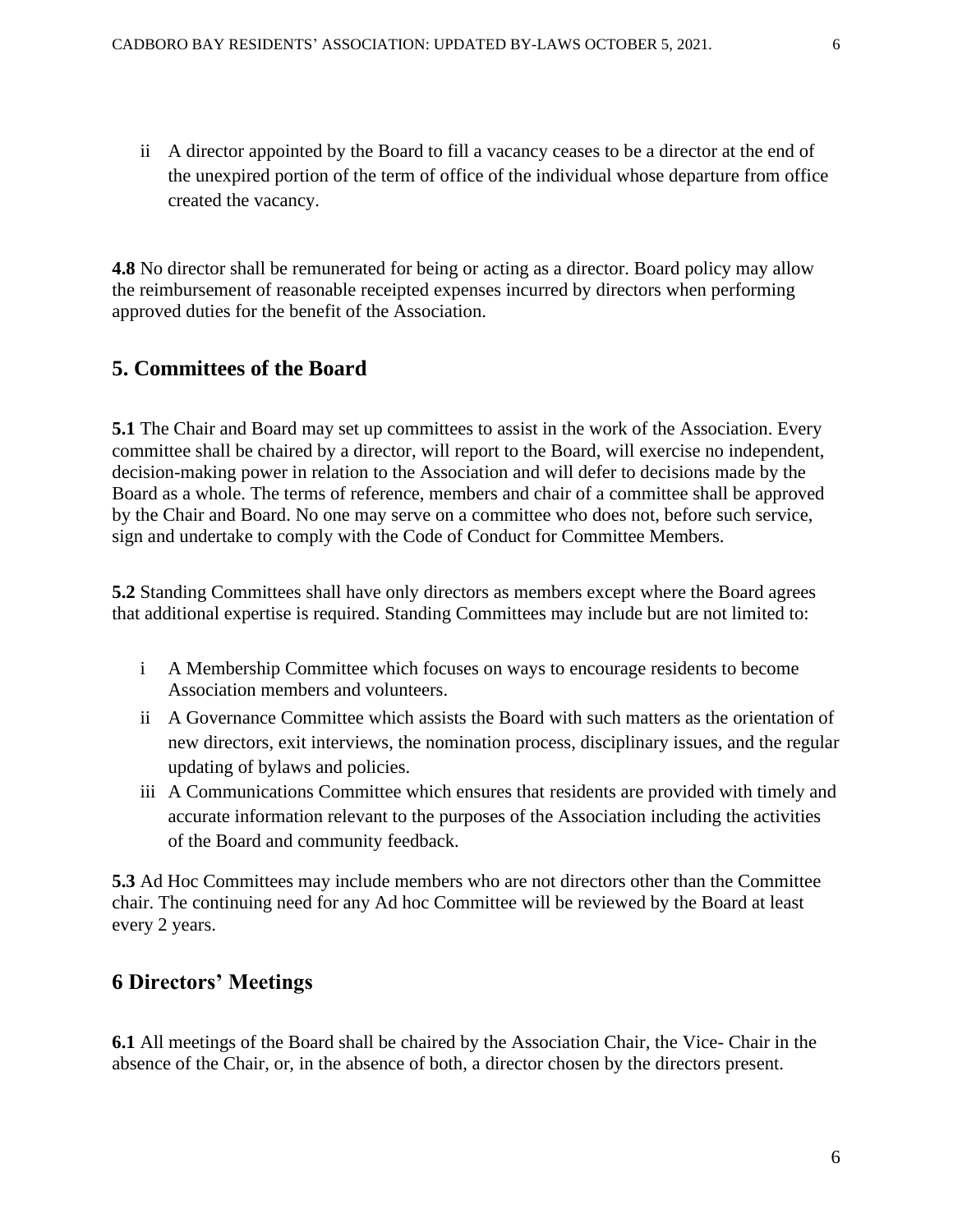**6.2** Meetings of the Board shall be open to members. Requests to make a presentation should be directed to the Chair at least one week ahead of the next Board meeting. Except as otherwise agreed by the Board, such a presentation will be no more than 5 minutes in length.

**6.3** Regular meetings will generally be held monthly except as agreed by the Board. The agenda will be made known to members the week before the meeting. Meetings of the Board may also be called by the Chair or any two directors. on at least 2 days' notice or such shorter notice period agreed to by all the directors.

**6.4** The quorum for transaction of business shall be at least fifty percent of the directors.

**6.5** Decisions shall be reached by a majority vote, with the Chair generally voting only to break a tied vote.

**6.6** If a Board decision is made by email or at a meeting other than a regular meeting, the vote results, together with the text of the resolution shall be ratified at the next regular Board meeting and included in the minutes. Voting rules governing meetings of the Board shall apply to votes so conducted.

#### **6.7** *In-camera* Meetings

- i Under exceptional circumstances, the directors may hold meetings or portions of meetings *in-camera*. An *in-camera* meeting requires 2/3 approval from those Board members present at the meeting, before the *in-camera* session may begin.
- ii Every Director shall keep information obtained in an *in-camera* meeting confidential, unless the release of such information is required by law or is allowed for by a decision or policy of the directors. The decisions made during an *in-camera* meeting will be reported in the minutes.

#### **6.8** Conflict of Interest Procedures for Directors:

(1) This section applies to a director who has a direct or indirect material interest in:

(a) a contract or transaction, or a proposed contract or transaction, of the society, or

(b) a matter that is or is to be the subject of consideration by the directors, if that interest could result in the creation of a duty or interest that materially conflicts with that director's duty or interest as a director of the society.

(2) A director to whom this section applies must

(a) disclose fully and promptly to the other directors the nature and extent of the director's interest,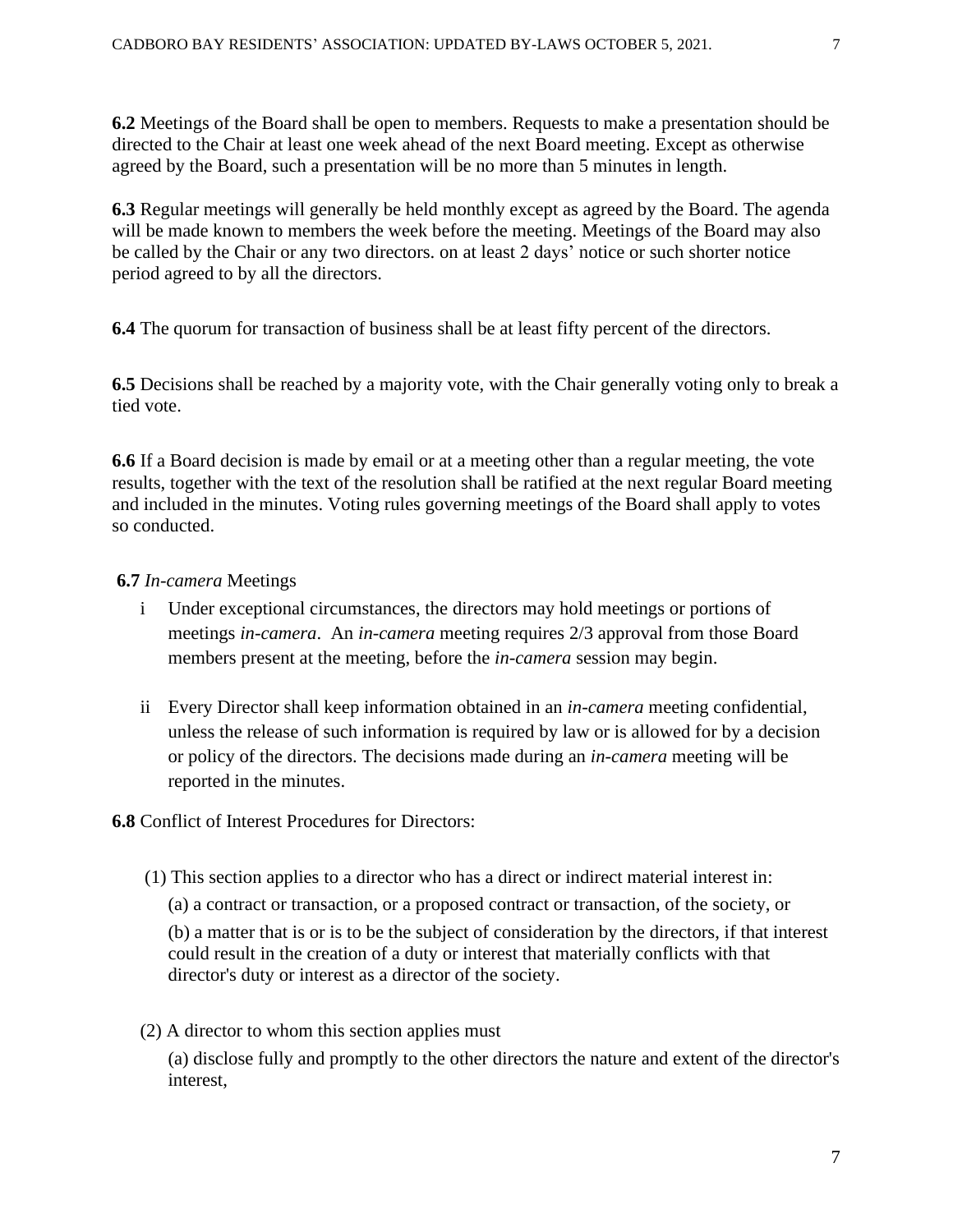(b) abstain from voting on a directors' resolution or consenting to a consent resolution of directors in respect of the contract, transaction or matter referred to in subsection (1),

(c) leave the directors' meeting, if any,

- i when the contract, transaction or matter is discussed, unless asked by the other directors to be in attendance to provide information, and
- ii when the other directors vote on the contract, transaction or matter, and
- (d) refrain from any action intended to influence the discussion or vote.

(3) A disclosure under subsection (2) (a) must be managed in accordance with the procedures described in the Societies Act.

(4) If another director is concerned that a director may have a direct or indirect conflict of interest, this should be made known to the Board before any discussion of the issue or vote takes place.

 (5) The Board will decide by majority vote whether such a conflict of interest exists based on the definitions of the Societies Act. The director involved will not be allowed to vote on whether a conflict of interest exists concerning him/herself.

# **7. Duties of the Directors**

**7.1** The directors must manage the activities and internal affairs of the Association in accordance with these bylaws, the Act and the Association's purposes. In so doing, a director must

- i act honestly and in good faith and in the best interests of the Association; and
- ii exercise the care, diligence, and skill that a reasonable and prudent person would exercise in comparable circumstances.
- **7.2** The directors shall ensure that all reports, including financial reports, required by law to be prepared by the Association for the annual general meeting and other general meetings are prepared and that proper notice is given.
- **7.3** The directors shall ensure the timely submission of all reports, grant applications and other filings that are required by the Societies Act, the Municipality or others.

### **8. Duties of the Officers**

**8.1** The Chair of the Association shall normally preside at all Board meetings and all general membership meetings and shall perform such duties as the Board and the membership from time to time authorizes. The Chair shall reflect the position of the Board and the interests of the Association to outside parties.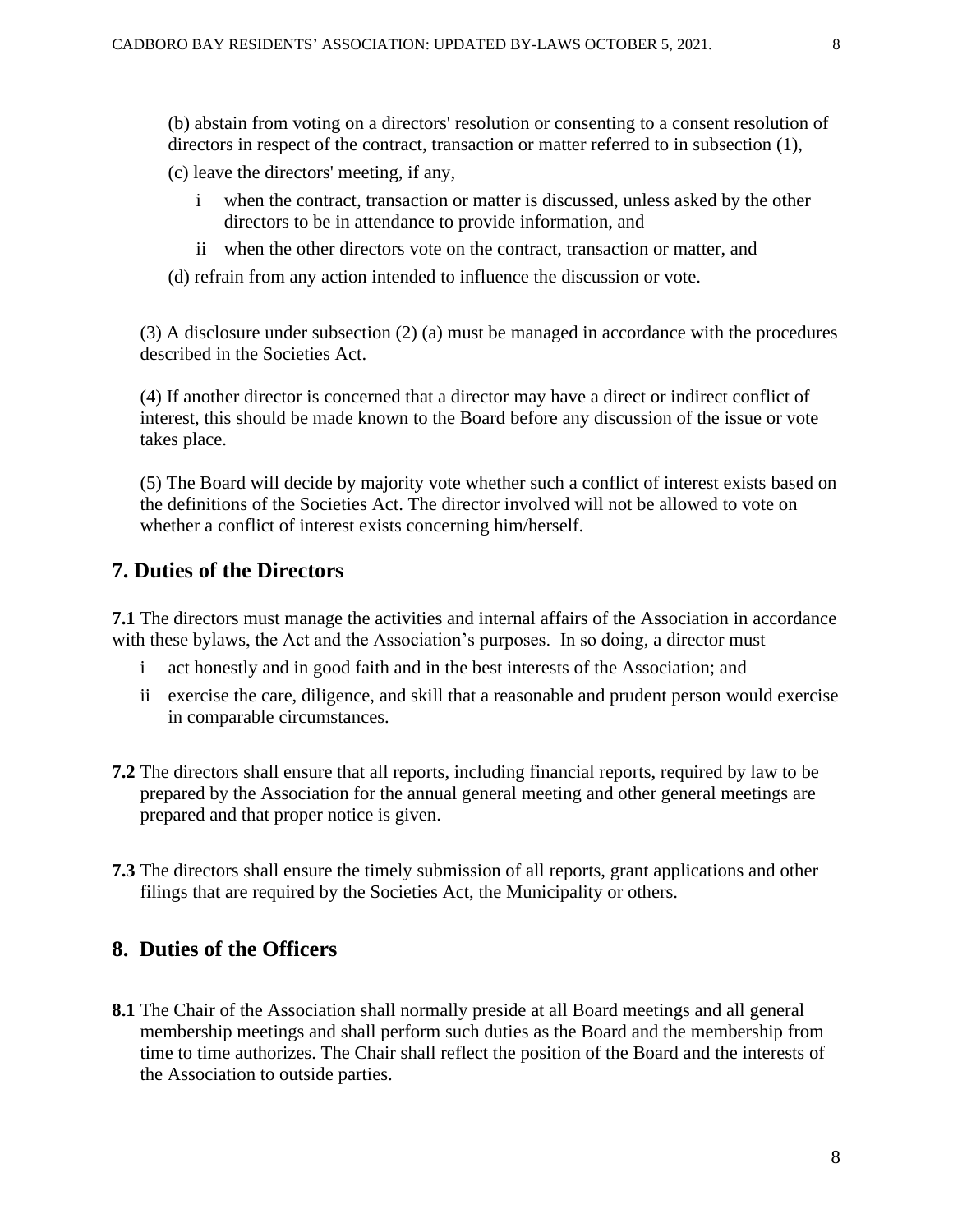- **8.2** The Vice Chair shall perform the duties of the Chair in the Chair's absence and as authorized by the bylaws and policies of the Board.
- **8.3** The Secretary shall be responsible for:
	- i preparing the agenda for each meeting in consultation with the Chair and arranging for it to be posted in the week prior to the meeting for viewing by residents.
	- ii recording and maintaining minutes of all meetings of the Board and General Meetings of the Association and arranging for approved minutes to be posted promptly for viewing by residents.
	- iii keeping a current list of members' names, addresses and contact information, in consultation with the Membership List director.
	- iv having custody of all records that the Act requires to be kept by the Association; and
	- v satisfying the requirements of the Registrar of Companies for continued registration of the Association under the Societies Act.

**8.4** The Treasurer shall be responsible for:

- i managing all funds belong to the Association and depositing funds in an accredited financial institution and disbursing funds for the Association in such manner as designated by the Board.
- ii rendering financial statements to the directors at Board meetings, and to members and others when required including the annual financial statements for approval at the AGM.
- iii keeping such financial records, including books of account, as are necessary to comply with the Societies Act; and
- iv in the absence of an auditor, making such records and banking information available for the examination of the Directors no less than ten days before the AGM.
- **8.5** The appropriate officer shall make the records that are in his or her custody available for inspection by members of the Association at such time and place as the directors may decide in accordance with the Act.

### **9. Financial**

- **9.1** All disbursements to be paid by cheque shall be signed by any two of the Chair, Vice-Chair, Treasurer or Secretary. Disbursements made by other means from Association funds shall be authorized in writing by any two of the Chair, Vice-Chair, Treasurer or Secretary.
- **9.2** The Cadboro Bay Residents Association may not borrow money.

#### **10. Parliamentary Authority**